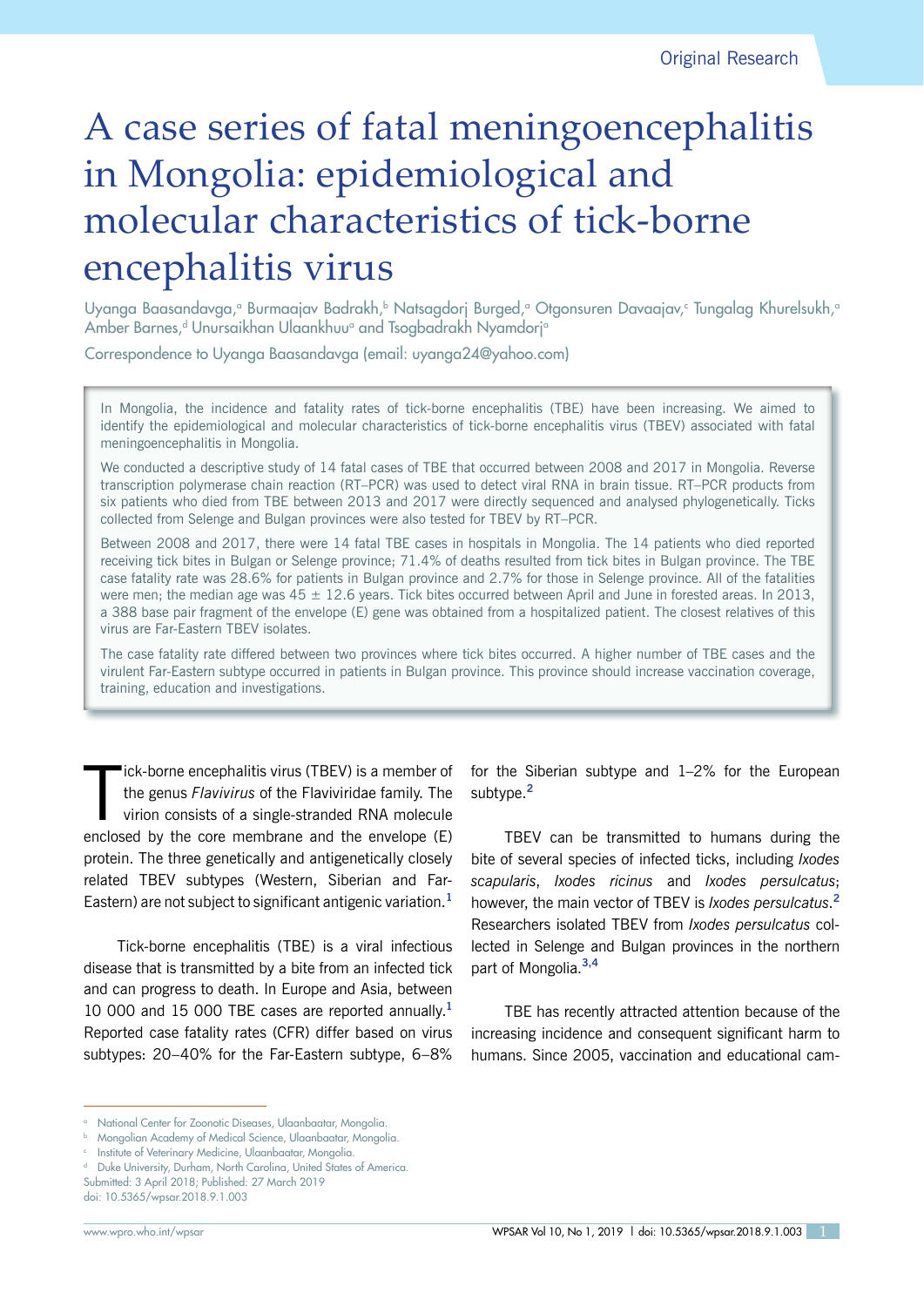paigns have been administered throughout the affected areas of Mongolia, but human cases and fatalities from TBE continue to increase. The goal of this study was to identify the epidemiological and molecular characteristics of TBEV associated with fatal meningoencephalitis in Mongolia. Greater understanding of the virulence of TBEV in Mongolia and its distribution is urgently needed for the prevention of TBE.

# **METHODS**

### **Epidemiological characteristics of fatal cases**

Data on fatal TBE cases were documented by the National Center for Zoonotic Diseases (NCZD), which has registered tick-borne diseases since 2005.**<sup>5</sup>** We used data of all cases that were confirmed at the National Reference Laboratory of NCZD by enzyme-linked immunosorbent assay (ELISA), immunofluorescence assay (IFA) and polymerase chain reaction (PCR). Confirmatory diagnostic definitions were:

- *Clinical criteria:* Patient with at least two of the following signs or symptoms without other known reasons: fever >37.5 °C, headache, stiff neck, vomiting, paralysis or loss of consciousness.
- *Laboratory criteria*: IgM positive or IgG fourfold increase in pair serum OR detection of TBEV nucleic acid in any clinical specimen.
- *Exposure history:* Exposure is defined as a person who travelled or lived in forested areas with tick bites.
- Suspected cases: Patients with exposure history who fulfilled clinical criteria during the surveillance period.
- Confirmed cases: Suspected cases + laboratory confirmation.

A descriptive epidemiological study was conducted of 14 TBE patients who died in Mongolia between 2008 and 2017. All patients who died were bitten by ticks in areas of Bulgan and Selenge provinces. We collected clinical information on age, sex, occupation, province, clinical symptom onset dates, hospitalization dates and range of symptoms from the medical files. The CFR rate was calculated by the proportion of deaths among the laboratory-confirmed TBE cases in the province.

# **Tick collection, processing and viral RNA extraction**

A total of 65 ticks (*Ixodes persulcatus*) were collected by flagging in Selenge province (17 ticks) and Bulgan province (48 ticks) in 2017.

Ticks were collected from Bulgan and Selenge provinces in the areas the patients recalled being bitten by a tick. Ticks were sampled in July 2017 using flagging methods according to the guidance of NCZD. For tick collection, a tick drag method was conducted using a white cloth sized 60  $\times$  100 cm. Ticks were stored alive in a 50 ml Falcon tube until they were investigated. Tick species were visually identified using a tick identification guide.**<sup>6</sup>**

Viral RNA was isolated from ticks using a Pure Link RNA Mini Kit (Thermo Fisher, Waltham, MA, USA) according to the manufacturer's protocol. The ticks were frozen in liquid nitrogen then ground using a sterile mortar and pestle. The resulting homogenate was transferred to a 1.5 ml tube and mixed with 0.6 ml lysis buffer before viral RNA extraction.

# **Post-mortem sample collection, processing and viral RNA extraction**

Post-mortem tissue samples from seven of the TBE patients were stored at −70 °C in the NCZD laboratory; tissue samples of seven other deceased patients were not available because the families declined autopsies. We excluded one patient's sample since results of the laboratory analysis of this sample were previously published in 2010.**<sup>7</sup>** Samples of cerebellum, cerebral cortex and spinal cord of the remaining six patients who died from TBE between 2013 and 2017 were selected.

Viral RNA was extracted from the supernatant of post-mortem nervous tissue using a Pure Link RNA Mini Kit (Thermo Fisher, Waltham, MA, USA) according to the manufacturer's protocol. The extracted RNA was eluted from a spin cartridge column in a volume of 100  $\mu$ L RNase-free water.

# **RT–PCR with TBEV E gene specific primers**

Reverse transcription (RT) was done using Super Script III (Thermo Fisher, USA) according to the manufacturer's instruction. PCR was performed using taq-polymerase and sets of primers EncE-L (5′-GACCAGAGTGATC-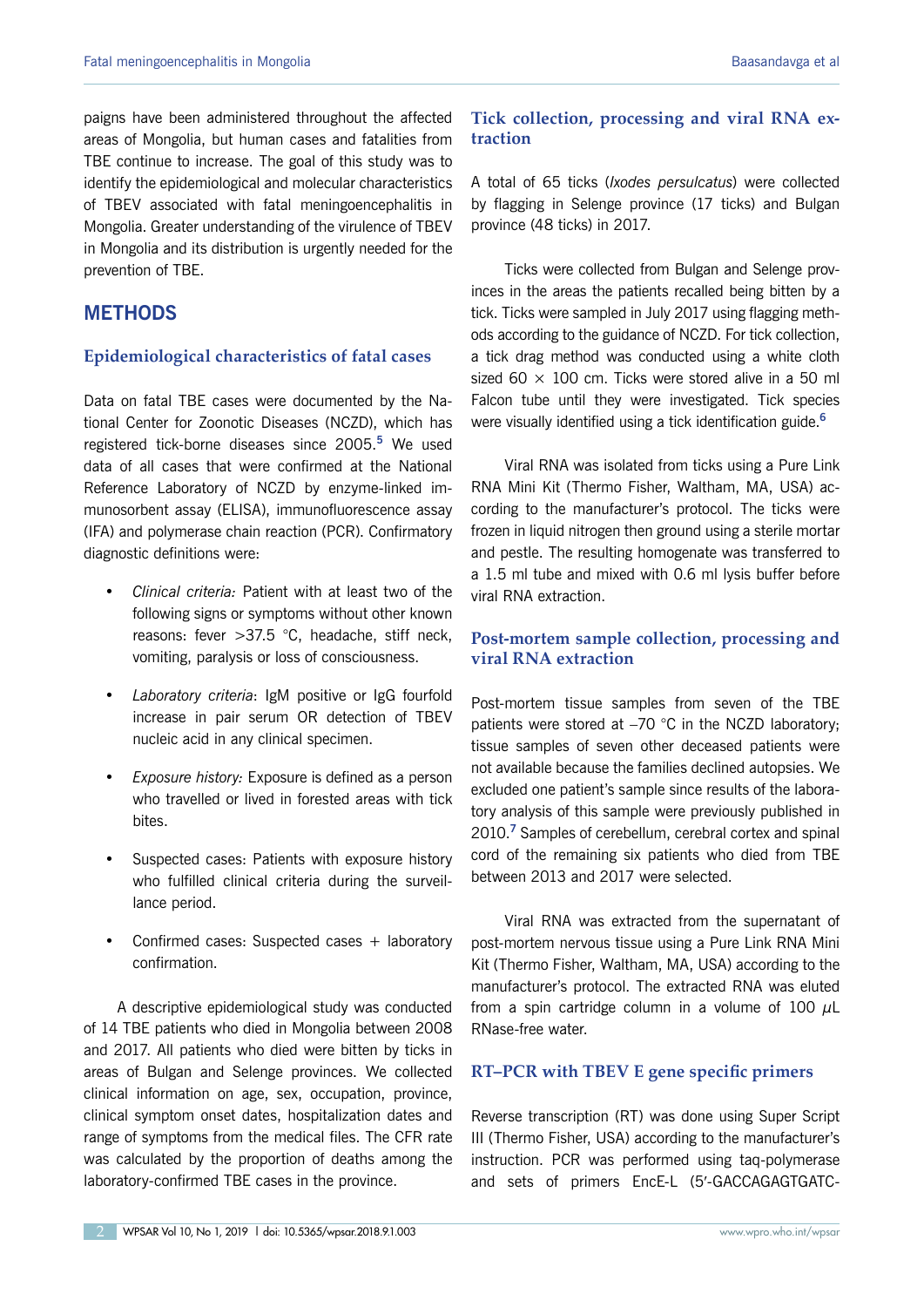GAGGCTG-3′) and 1643-R (5′-GCCAGATCATTRAAC-CAGTC-3′), which flank the 388 bp fragment inside the E gene of the TBEV genome.

An RT–PCR master mixture was prepared using 2x Reaction mix 25  $\mu$ l, Super Script®III (Thermo Fisher, USA) RT/Platinum® *Taq* Mix 2 µl, F and R primers each 1  $\mu$ l, molecular water 19  $\mu$ l and template RNA 2  $\mu$ l (final volume 50  $\mu$ /sample; Super Script®III One-Step RT–PCR System with Platinum®Taq DNA Polymerase, #12574–026, (Thermo Fisher, USA). The RT–PCR conditions were: 1 cycle of 50 °C for 45 minutes and 94 °C for 5 minutes; 40 cycles of denaturation at 94 °C for 1 minute, annealing at 58 °C for 1 minute, and extension at 72 °C for 2 minutes; and final extension at 72 °C for 7 minutes. The PCR products were detected in UV light as ethidium bromide-stained 388-base pair bands electrophoresed with a marker on 1.5% agarose gel. A band detected on the gel was purified using the quick PCR Purification Kit (Qiagen, Hilden, Germany).

# **Sequence analysis**

Sequence analyses of the PCR products were conducted at the Institute of Veterinary Medicine of Mongolia using Genetic Analyser 3100 Xl with Bigdye v3.1 (Thermo Fisher, USA) according to the manufacturer's protocol. Raw data sequences were analysed to create FASTA files with Sequence analyser v5.2 and Codoncode alignment v7.1. The sequence results were checked using the BLAST website of the National Center for Biotechnology Information.**<sup>8</sup>** Phylogenic analyses of the PCR products sequences were performed using Crustal X v2.0 and MEGA 7.0.

# **Ethical statement**

Post-mortem tissue samples were collected and stored at the NCZD laboratory. Ethical clearance was not required as NCZD is responsible for analysis of zoonotic diseases.

# **RESULTS**

# **Epidemiological characteristics of fatal cases**

Fourteen patient fatalities were registered in Mongolia between 2008 and 2017 for a CFR of 4.9% (14/287). Seven (50%) of the documented patients lived in Bulgan province, three (21.4%) in Selenge province, three (21.4%) in Orkhon province and one (7.1%) in Darkhan-Uul province (**[Fig.](#page-3-0) 1**). By the tick bite area, total CFR was 28.6% (10/35) in Bulgan, and 2.7% (4/150) in Selenge province. The CFR range was 18.2–50% in Bulgan and 5.7–10% in Selenge province between 2008 and 2017.

All of the TBE fatalities were men who reported tick bites during the months of April through June (April: 1/14 [7.1%], May: 9/14 [64.3%], and June: 4/14 [28.6%]). The most common activities associated with tick bites were collecting plants (5/12, 41.6%), preparing wood (4/12, 33.3%), collecting animal horns (2/12, 16.7%) and herding livestock in forested areas (1/12, 8.3%). The median age of the fatal cases was  $45 \pm 12.6$  years; the employments of the fatal cases included herder, driver, self-employed and unemployed (**[Table](#page-3-0) 1**).

The median incubation period was  $16 \pm 11.4$  days. Generally, fatalities occurred  $8.1 \pm 5.2$  days after clinical symptoms developed. The median incubation period of fatal cases in Selenge province was 9 days with symptom onset dates from 1 May to 25 June. The median days between symptom onset and death was 10.7 days. The median incubation period of fatal cases in Bulgan province was 12.6 days with symptom onset dates between 24 May and 28 June. The median number of days between symptom onset and death was 6.7 days.

Patients with TBEV from a tick bite in Selenge province had a 1.4 times shorter incubation period than those in Bulgan province ( $P = 0.15$ ). The number of days between symptom onset and death in Selenge province was 1.5 times longer than in Bulgan province (*P* < 0.05).

The most common clinical signs and symptoms were fever (12/14, [85.7%]); paralysis (12/14, [85.7%]); headache (11/14, [78.6%]); vomiting (10/14, [71.5%]); loss of consciousness (8/14, [71.5%]); stiff neck (8/14, [71.5%]); muscle ache (8/14, [71.5%]); and coxalgia, rash, blindness, and cough with bloody mucus (each reported by 1/14, [7.1%]) (**[Table](#page-4-0) 2**). All patients who died were not vaccinated against TBE.

# **Molecular epidemiology of fatal cases and infected ticks**

TBEV RNA was detected in two ticks (11.7%) from Selenge province and six brain tissue samples from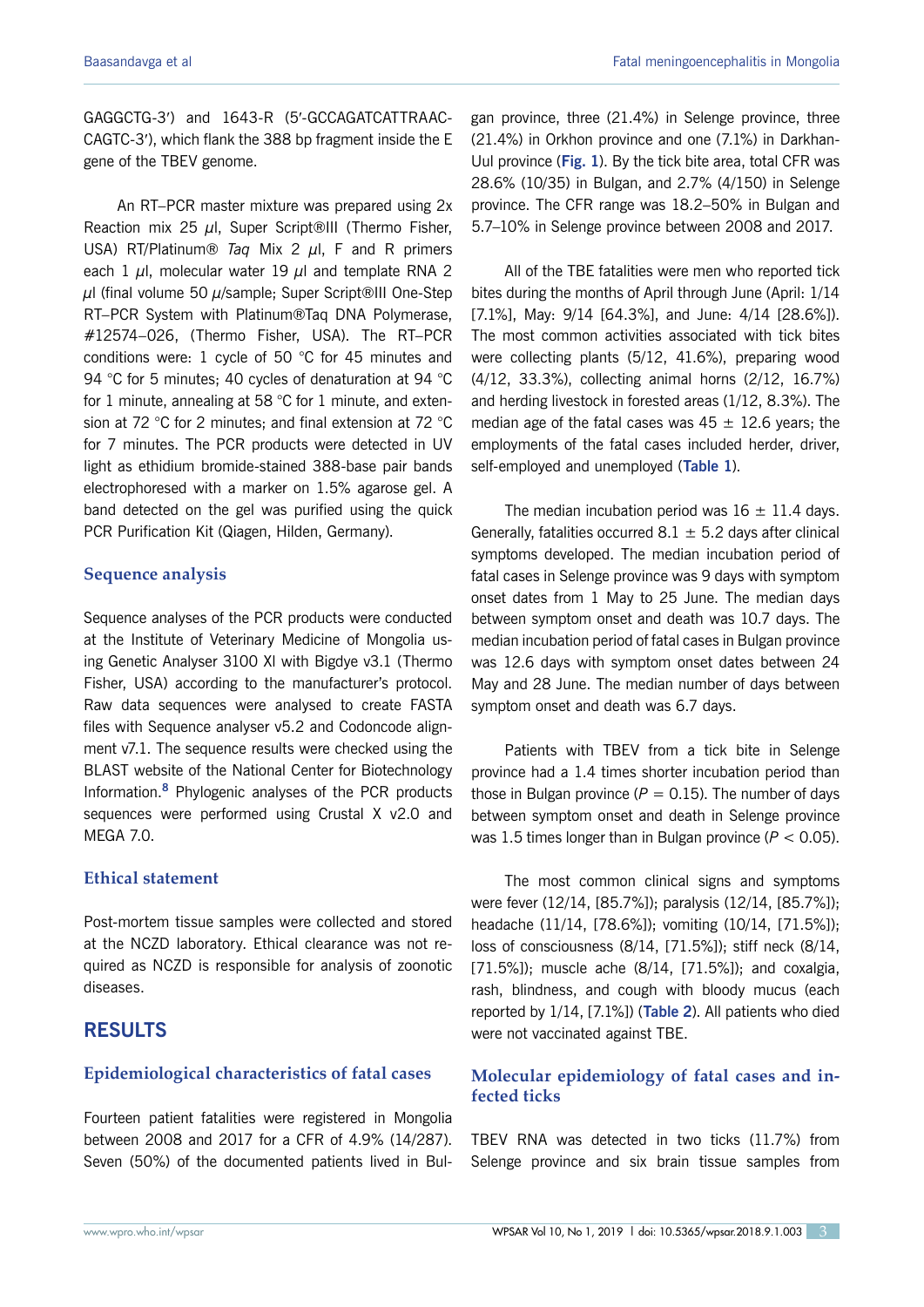### <span id="page-3-0"></span>Fig. 1. **Distribution of 14 fatal TBE cases**



Each red dot represents the location of a tick bite associated with a case of TBE. Provinces where patients with TBE were hospitalized are shaded in green and yellow.

|                      | <b>Characteristics</b>   | <b>Number of fatalities</b><br>$(n = 14)$ | <b>Percentage</b> |
|----------------------|--------------------------|-------------------------------------------|-------------------|
| Sex                  | Male                     | 14                                        | 100               |
| Age group (years)    | $30 - 39$                | $6\phantom{1}$                            | 42.9              |
|                      | $40 - 49$                | 3                                         | 21.4              |
|                      | $50 - 59$                | $\overline{2}$                            | 14.3              |
|                      | Above 60                 | 3                                         | 21.4              |
| Employment           | Herder                   | 5                                         | 35.7              |
|                      | Unemployed               | 4                                         | 28.6              |
|                      | <b>Driver</b>            | 2                                         | 14.3              |
|                      | Private worker           | $\overline{2}$                            | 14.3              |
|                      | Pensioner                | $\mathbf{1}$                              | 7.1               |
| Exposure month       | April                    | $\mathbf{1}$                              | 7.1               |
|                      | May                      | 9                                         | 64.3              |
|                      | June                     | $\overline{4}$                            | 28.6              |
| Reason for tick bite | Prepared wood            | $\overline{4}$                            | 28.6              |
|                      | Collected plants         | 5                                         | 35.7              |
|                      | Herding livestock        | 1                                         | 7.1               |
|                      | Collected horns          | $\overline{2}$                            | 14.3              |
|                      | Unknown                  | $\overline{2}$                            | 14.3              |
| Tick bite province   | Selenge                  | $\overline{4}$                            | 28.6              |
|                      | Bulgan                   | 10                                        | 71.4              |
| Diagnosis            | Meningoencephalitis      | 12                                        | 85.7              |
|                      | Meningoencephalomyelitis | $\overline{c}$                            | 14.3              |

### Table 1. **Epidemiological characteristics of fatal TBE cases in Mongolia, 2008–2017**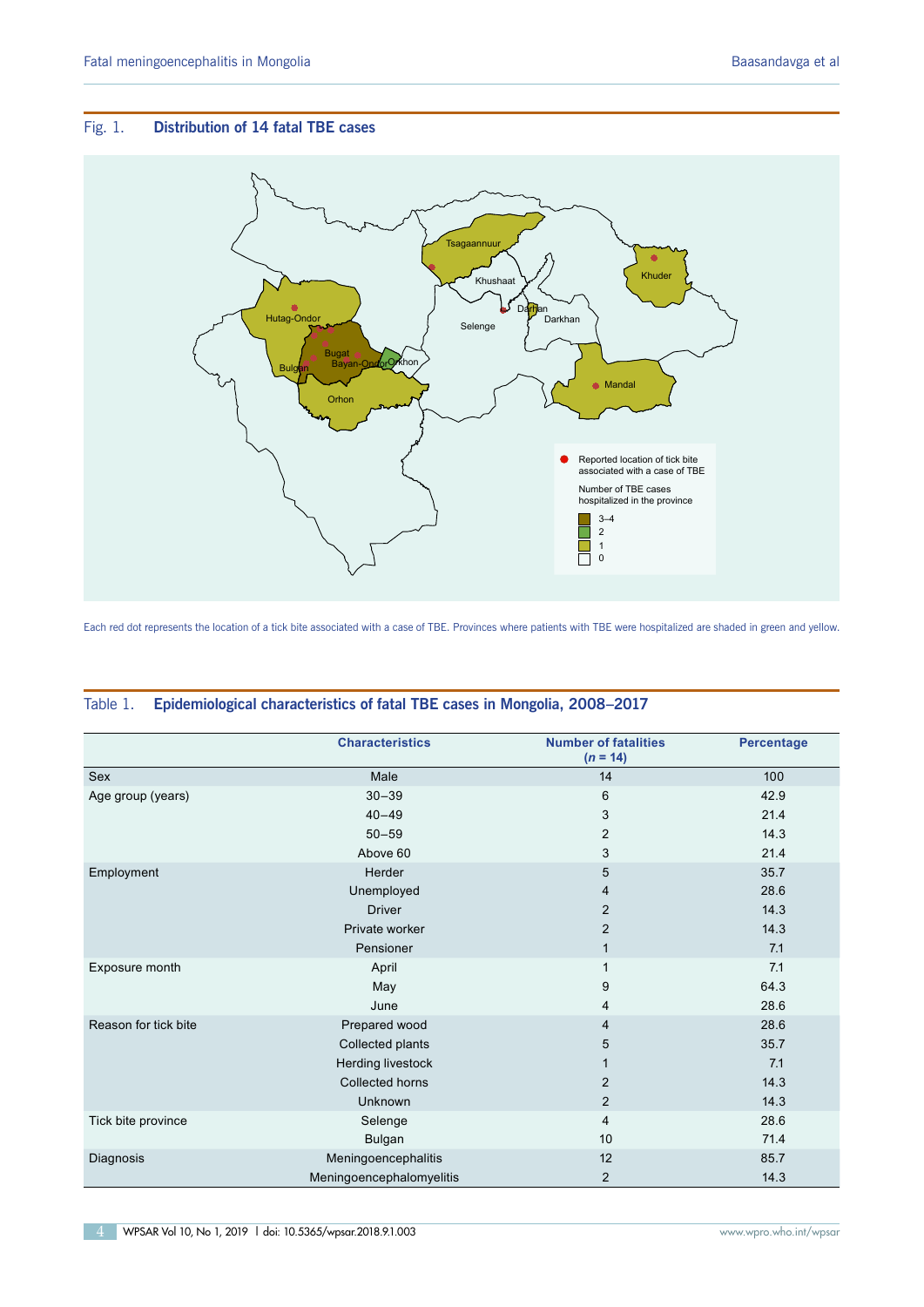| <b>Province</b><br>of tick<br>bite | Age, sex | <b>Incubation</b><br>period<br>(days) | Date of<br>symptom<br>onset | <b>Initial symptoms</b><br>reported         | Date of<br>hospitalization | <b>Signs and</b><br>symptoms<br>recorded                                                   | <b>Number of</b><br>days between<br>symptom<br>onset and<br>death |
|------------------------------------|----------|---------------------------------------|-----------------------------|---------------------------------------------|----------------------------|--------------------------------------------------------------------------------------------|-------------------------------------------------------------------|
| Selenge                            | 38, M    | 6                                     | 22 Jun 2008                 | Headache                                    | 28 Jun 2008                | Coma                                                                                       | 8                                                                 |
|                                    | 66, M    | 10                                    | 24 May 2015                 | Headache                                    | 24 May 2015                | Loss of conscious-<br>ness, coma, paraly-<br>sis, coxalgia                                 | 23                                                                |
|                                    | 34, M    | 5                                     | 25 Jun 2015                 | Fever, headache,<br>vomiting, stiff<br>neck | 28 Jun 2015                | Loss of conscious-<br>ness, coma,<br>paralysis                                             | 8                                                                 |
|                                    | 35, M    | 15                                    | 1 Jun 2017                  | Headache                                    | 4 Jun 2017                 | Loss of conscious-<br>ness, coma,<br>paralysis                                             | 4                                                                 |
| <b>Bulgan</b>                      | 50, M    | 8                                     | 20 June 2008                | Fever, headache,<br>vomiting, stiff<br>neck | 21 Jun 2008                | Loss of conscious-<br>ness, coma, paraly-<br>sis, rash, cough with<br>bloody mucus         | 12                                                                |
|                                    | 41, M    | 33                                    | 28 Jun 2013                 | Headache,<br>vomiting                       | 30 Jun 2013                | Loss of conscious-<br>ness, coma, paraly-<br>sis, muscle ache                              | 12                                                                |
|                                    | 46, M    | $\overline{4}$                        | 24 May 2013                 | Fever, headache,<br>vomiting                | 24 May 2013                | Loss of conscious-<br>ness, fever, coma,<br>facial paralysis,<br>blindness, muscle<br>ache | 5                                                                 |
|                                    | 31, M    | 15                                    | 20 Jun 2013                 | Fever, headache,<br>vomiting, stiff<br>neck | 22 Jun 2013                | Loss of conscious-<br>ness, paralysis,<br>muscle ache                                      | 3                                                                 |
|                                    | 43, M    | 14                                    | 10 Jun 2016                 | Fever, headache,<br>vomiting                | 12 Jun 2016                | Paralysis, muscle<br>ache                                                                  | 4                                                                 |
|                                    | 54, M    | 13                                    | 21 Jun 2016                 | Fever, headache,<br>vomiting, stiff<br>neck | 23 Jun 2016                | Paralysis, muscle<br>ache                                                                  | 6                                                                 |
|                                    | 34, M    | <b>Unknown</b>                        | 24 May 2017                 | Fever, vomiting,<br>stiff neck              | 26 May 2017                | Paralysis, muscle<br>ache, heartache                                                       | 5                                                                 |
|                                    | 33, M    | 16                                    | 25 May 2017                 | Fever, headache,<br>stiff neck              | 29 May 2017                | Loss of conscious-<br>ness, coma                                                           | 11                                                                |
|                                    | 62, M    | 10                                    | 1 Jun 2017                  | Fever, headache,<br>vomiting, stiff<br>neck | 3 Jun 2017                 | Paralysis, muscle<br>ache                                                                  | 5                                                                 |
|                                    | 60, M    | 38                                    | 31 May 2017                 | Fever, headache,<br>vomiting, stiff<br>neck | 1 Jun 2017                 | Loss of conscious-<br>ness, coma, paraly-<br>sis, muscle ache                              | $\overline{7}$                                                    |

## <span id="page-4-0"></span>Table 2. **Clinical symptoms of fatal TBE cases in Mongolia, 2008–2017**

six patients who died (one in Selenge, five in Bulgan) between 2013 and 2017. By RT–PCR, the TBEV E gene was amplified from synthesized cDNA using primer sets targeting the E gene of TBEV that produced a 388 base pair fragment. This fragment of E gene was isolated from six patients who died and two ticks. No nucleotide structures suitable for sequence analysis could be identified in either tick sample.

One fatal case from Bulgan province in 2013 had an identifiable nucleotide structure. Samples from the other five fatalities did not yield enough product for sequencing. The nucleotide sequence of the sample was most similar (90%) to the isolate TBEV-MN-2008 (HM133639.1) according to GenBank data.**<sup>8</sup>** Phylogenetic analysis showed that the isolated virus belonged to the Far-Eastern subtype (strains of the 886 and X1subtype) of TBEV<sup>7,9,10</sup>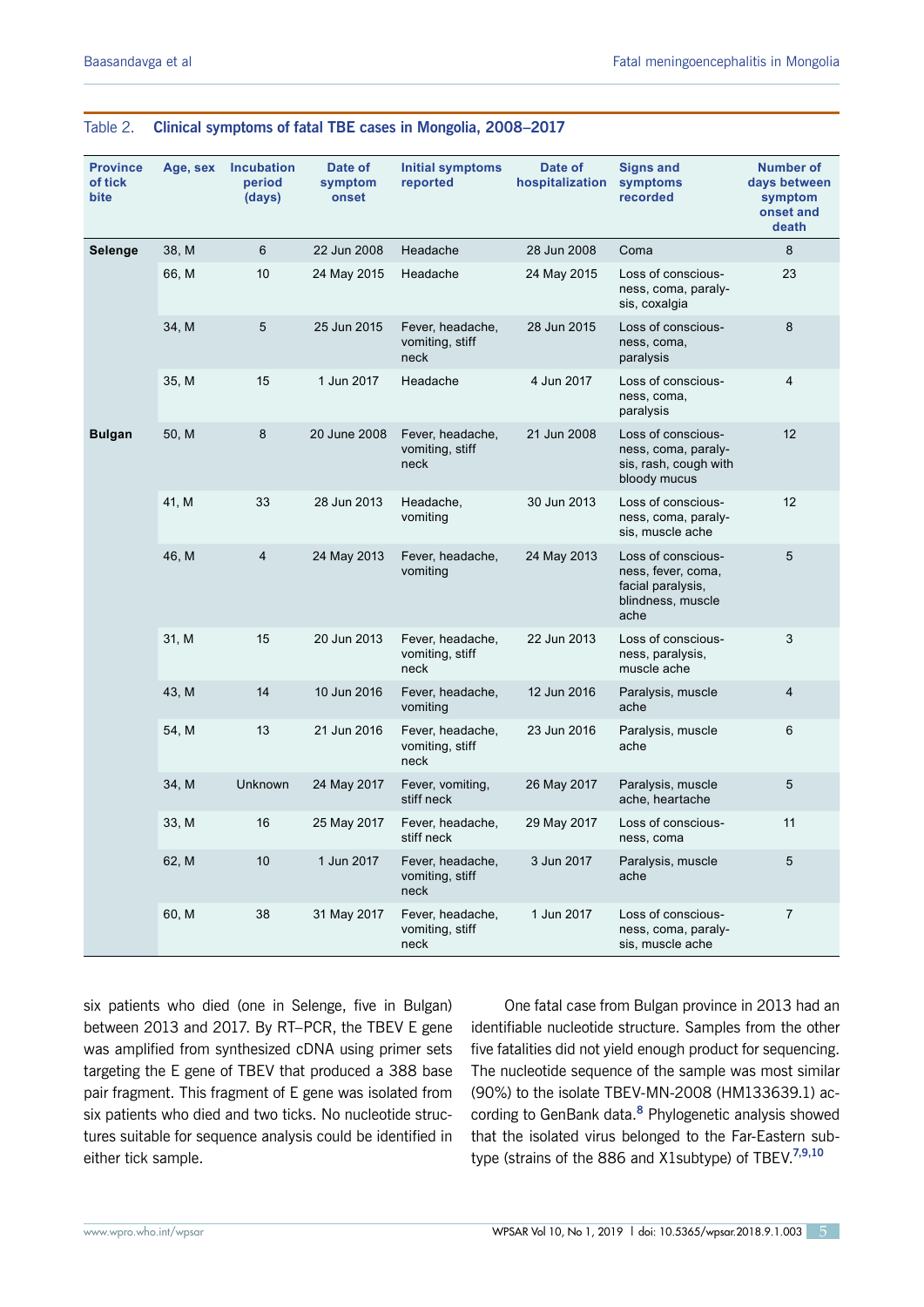# **DISCUSSION**

In our study, all of the TBE fatalities were men who reported tick bites during the months of April through June. In other studies, men are more affected than women by fatal TBE.**11,12** The seasonal distribution of TBE cases depends on the activity of the tick species; *Ixodes persulcatus* generally emerge between April and May, but *Ixodes ricinus* activity periods may occur in April, May, October and November.**<sup>13</sup>** Our study shows, *Ixodes persulcatus* becoming important vector of TBE in forested areas of Selenge and Bulgan provinces of Mongolia.

The CFR for TBE differs by virus subtype, including less than 2% for the European subtype, 20–40% for the Far-Eastern subtype, and 6–8% in the Siberian subtype.**<sup>2</sup>** In our study, the CFR range in Bulgan province was 18.2–50%, similar to that of the Far-Eastern subtype, and the CFR range in Selenge province was 5.7–10%, similar to that of the Siberian subtype. In previous studies of TBEV subtypes in Mongolia, Siberian subtype was found in *Ixodes persulcatus* of Selenge and Bulgan provinces.**7,14** Our study indicates that the Far-Eastern subtype is also present in humans in Bulgan province. This is the second confirmed case of lethal TBE caused by the Far-Eastern subtype in Bulgan province, but there has been no evidence of the Far-Eastern subtype found in ticks from Bulgan province. Despite the fatalities in northern Mongolia, few public health officials recommend expanding TBE vaccination for Selenge and Bulgan provinces.**<sup>3</sup>** Most studies, vaccination efforts and TBE trainings have focused primarily in Selenge province which has the largest population of *Ixodes persulcatus*. **3,4**

We found that the Far-Eastern subtype of TBEV is the predominant virus among the fatal TBE cases in Bulgan province. Therefore, this province must increase vaccination coverage, training and education; also, it needs to conduct further comprehensive investigations in the epidemiology of TBE. More research is necessary to understand why the Far-Eastern subtype has not yet been found in *Ixodes persulcatus* collected in the province and whether a different species may be contributing to human disease.

This study has some limitations. The patient sample size was small, and half of the tissue samples could not be analysed. Finally, more tick samples are necessary to fully identify the subtypes circulating in ticks from these regions.

Despite these drawbacks, this study provides important epidemiological and molecular analysis of recent TBE cases and associated fatalities due to meningoencephalitis. As this tick-borne disease continues to be a public health concern to endemic provinces in Mongolia, our study can help prevent infection and subsequent serious or fatal illness. These findings support expanded vaccinations for Bulgan province and continued vaccination in Selenge province. At-risk individuals from both provinces should be targeted for education and prevention messages. More research is necessary to discover which subtypes of TBEV are circulating among tick vectors in these regions and how these subtypes may impact disease susceptibility and recovery in patients. A more coordinated effort is needed between health research and public policy officials to combat the increasing risk of TBEV transmission in Mongolia.

#### *Acknowledgement*

We would like to express our sincere thanks to Dr Nyamdorj Erdenbat and colleagues of the National Center for Zoonotic Diseases (NCZD) and Institute of Veterinary Medicine.

#### *Funding*

Dr Uyanga Baasandavga and Amber Nicole Barnes were supported in part by a grant from Fogarty International Center of the United States National Institutes of Health, 5D43TW009373 (Professor Gregory C Gray, PI). We thank WHO colleagues for their financial support throughout the study. This research was supported by the World Health Organization in Mongolia.

## *Conflict of interest*

The authors state no conflict of interest.

#### **References**

- 1. Süss J. Tick-borne encephalitis in Europe and beyond: the epidemiological situation as of 2007. Euro Surveill. 2008;13(26). pii: 18916.
- 2. Gritsun TS, Lashkevich VA, Gould EA. Tick-borne encephalitis. Antiviral Res. 2003;57:129–46.
- 3. Khasnatinova MA, Tserennorov D, Nyamdavaa P, Glushenkova T, Arbatskaya E, Bataa J, et al. Tick-borne encephalitis virus in Mongolia. Int J Infect Dis. 2010;(14):372–73. [doi:10.1016/j.](https://doi.org/10.1016/j.ijid.2010.02.449) [ijid.2010.02.449](https://doi.org/10.1016/j.ijid.2010.02.449)